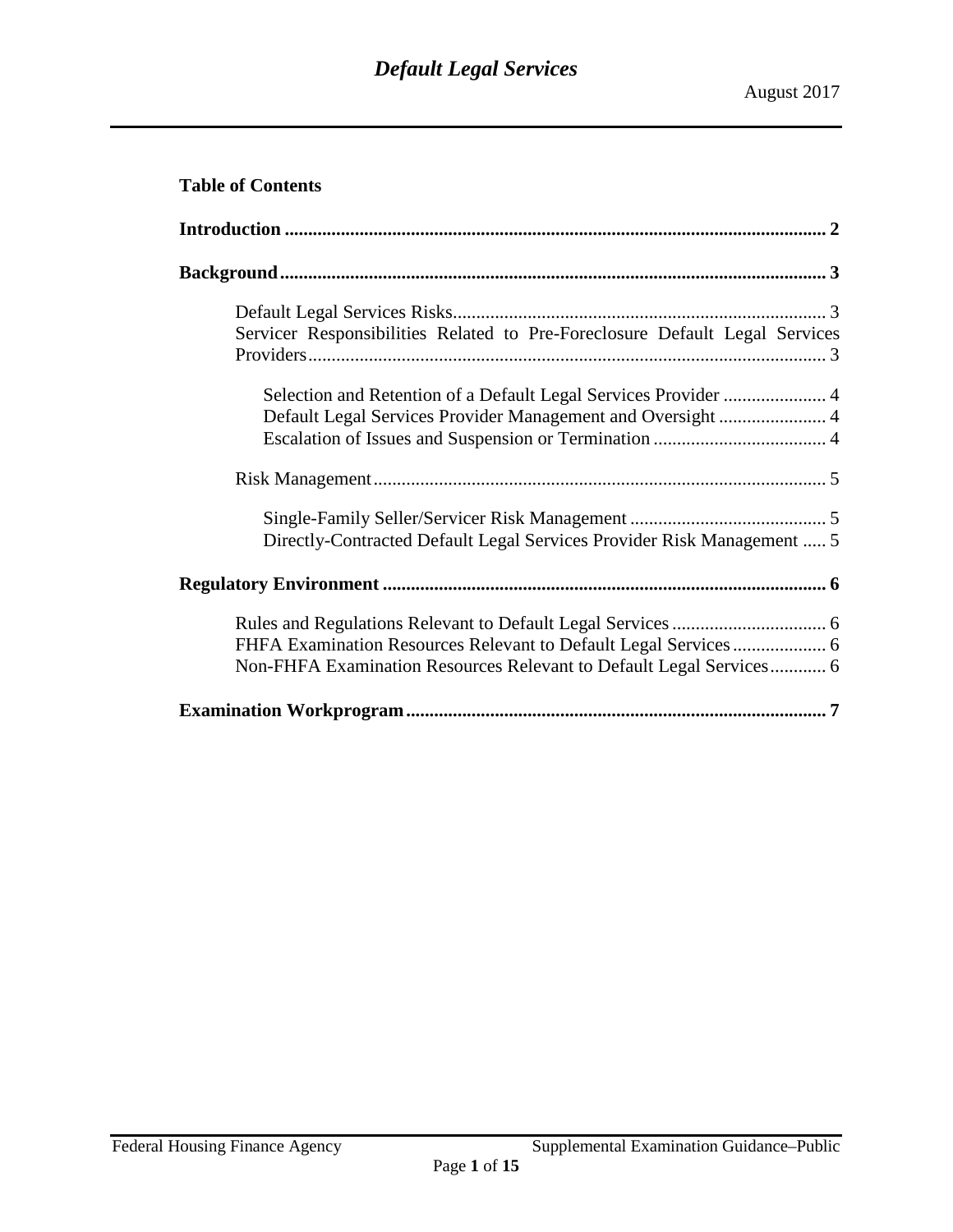# <span id="page-1-0"></span>**Introduction**

This Federal Housing Finance Agency (FHFA) module for *Default Legal Services* is designed as a resource and reference for all FHFA examiners. It contains information and procedures intended for the examination of the Federal National Mortgage Association (Fannie Mae) and the Federal Home Loan Mortgage Corporation (Freddie Mac), collectively referred to as the Enterprises. The module may be used in conjunction with examinations of the Enterprise's oversight of single-family seller/servicers or third-party relationships. The module contains a workprogram with a broad range of worksteps within five categories, and examiners should identify and perform those worksteps most relevant to reach conclusions given the scope of the examination.

The module provides supplemental guidance to assist FHFA examiners in understanding the risk issues, developing the examination scope, and selecting examination procedures specifically related to legal services provided for default management, foreclosure proceedings, and real estate owned (REO) management (default legal services). It provides procedures applicable to third-party default legal services providers managed by mortgage servicers for Enterprise loans and directly contracted default legal services providers. It also provides examiners with an examination resource for determining whether an Enterprise has a risk management framework that ensures that default legal services are performed in a manner consistent with servicing requirements and in accordance with applicable law.

Default legal services may include foreclosure, loss mitigation (*i.e.*, deeds-in-lieu of foreclosure), bankruptcy, and related litigation, in connection with single-family mortgage loans owned or securitized by an Enterprise. Post-foreclosure default legal services may involve managing the eviction process, obtaining clear title to properties, and managing the closing process for the resale of REO.

Mortgage servicers are responsible for contracting directly with pre-foreclosure default legal services providers to handle default management and foreclosure activities. An Enterprise engages default legal services providers directly to handle post-foreclosure legal activities. With regard to the former, an Enterprise's servicing guide prescribes the obligations of the mortgage servicers when retaining default legal services providers, including criteria for selection; engagement; contracting; training; law firm management and oversight; performance and compliance management; reporting; and terminations and suspensions. The objective of safety and soundness examination activity is to evaluate the adequacy of an Enterprise's oversight of mortgage servicers who engage default legal services providers, and an Enterprise's oversight of default legal services providers directly engaged by the Enterprise.

Examiners should consult the *Managing Seller-Servicer Relationships* module, the *Single Family REO Management* module, and the *Third-party Relationship Management* module for additional information.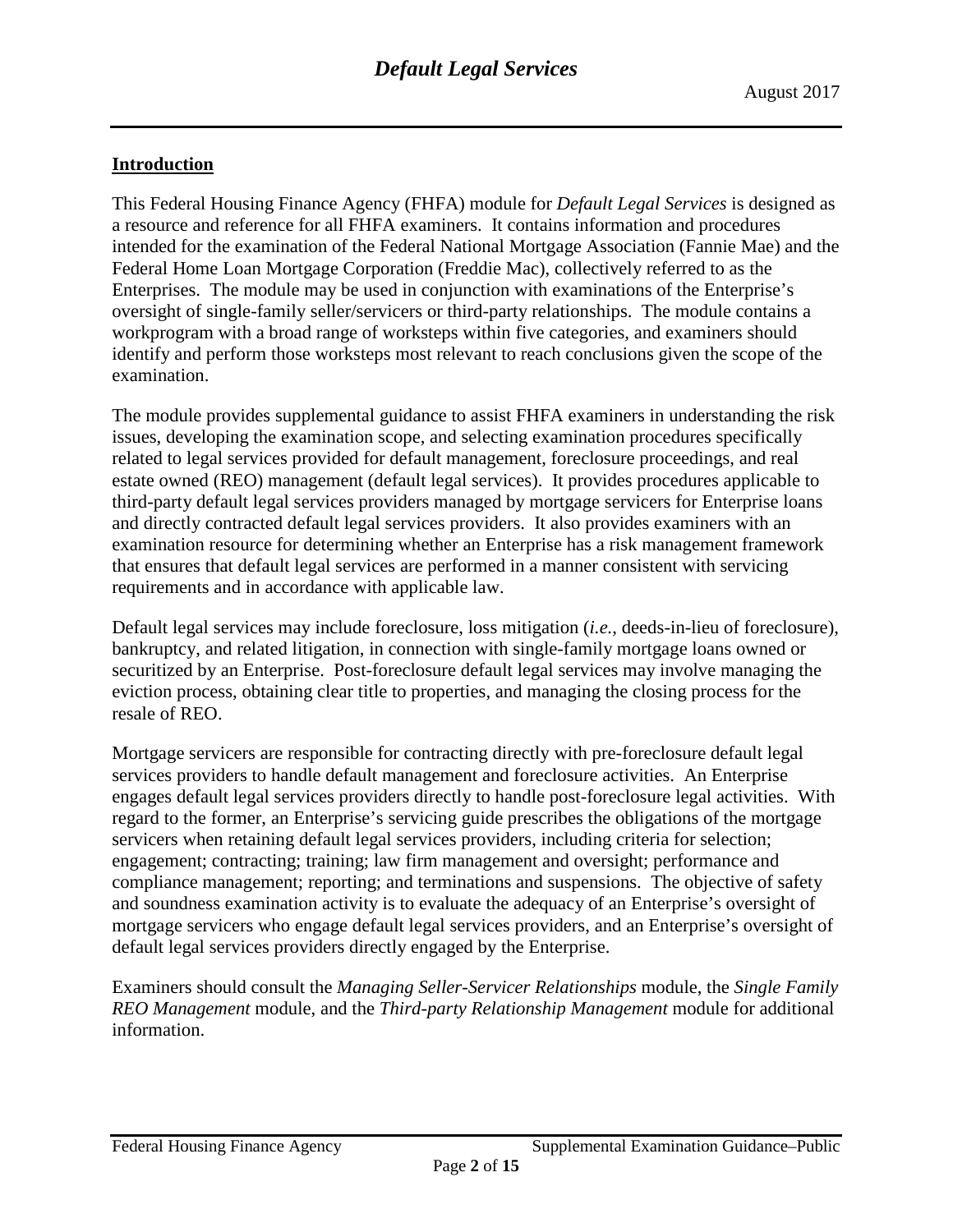# <span id="page-2-0"></span>**Background**

The Enterprises manage defaulted loans and foreclosure proceedings in two ways. First, they require their mortgage servicers to have programs that provide for the engagement of qualified legal counsel and monitoring of third-party default legal services providers. The mortgage servicer is responsible for managing the law firm in accordance with applicable law, the servicing guidelines set by the Enterprises, and, where applicable, pooling and servicing agreements (PSAs). The mortgage servicer is contractually bound to manage the law firm according to the terms of the servicing guidelines or PSAs. The Enterprises manage the counterparty risk associated with mortgage servicers; in turn, the servicers manage the day-today activities of third-party default legal services providers.

Second, the Enterprises may directly engage default legal services providers to address matters that arise after the foreclosure process has been completed (*e.g*., evictions, title work, and closing transactions). This situation is necessary because the loan that had been secured by the property is extinguished through the foreclosure process, and the mortgage servicer is no longer servicing the loan.

# <span id="page-2-1"></span>**Default Legal Services Risks**

Given their national presence, the Enterprises require legal representation in the fifty states as well as other U.S. jurisdictions (*e.g.*, Guam, Puerto Rico). Local management of foreclosures is important because foreclosure proceedings are generally governed by state and local law. In addition, individual courts may have the authority to impose supplemental procedural requirements with which the parties to foreclosure proceedings must comply.

Incidents of improper attorney conduct in foreclosure matters (*e.g.*, robo-signing) expose vulnerabilities in the default management and foreclosure process. A default legal services provider's failure to prudently manage operational risks may lead to substandard practices and actions that fail to meet professional legal practice standards and court rules. For example, filing improperly executed legal documents with the court may result in significant delays in the foreclosure process, excess legal expenses, and reputational harm to the borrowers, the default legal services provider, individual attorneys, the mortgage servicer, and the impacted Enterprise. Chronic problems may lead to the financial collapse of the default legal services provider and the need to transfer the Enterprise's files between default legal services providers. These risks may in turn result in operational, reputational, and credit risk for an Enterprise.

# <span id="page-2-2"></span>**Servicer Responsibilities Related to Pre-Foreclosure Default Legal Services Providers**

The Enterprises moved to a system where mortgage servicers select default legal services providers that meet certain minimum, uniform criteria established by the Servicing Alignment Initiative (SAI). Since August 2013, mortgage servicers are responsible for the selection, retention, and management of default legal services providers to handle all pre-foreclosure Enterprise default-related legal matters in all jurisdictions in which the mortgage servicers have, or anticipate having, delinquent Enterprise mortgage loans. Servicers are liable to the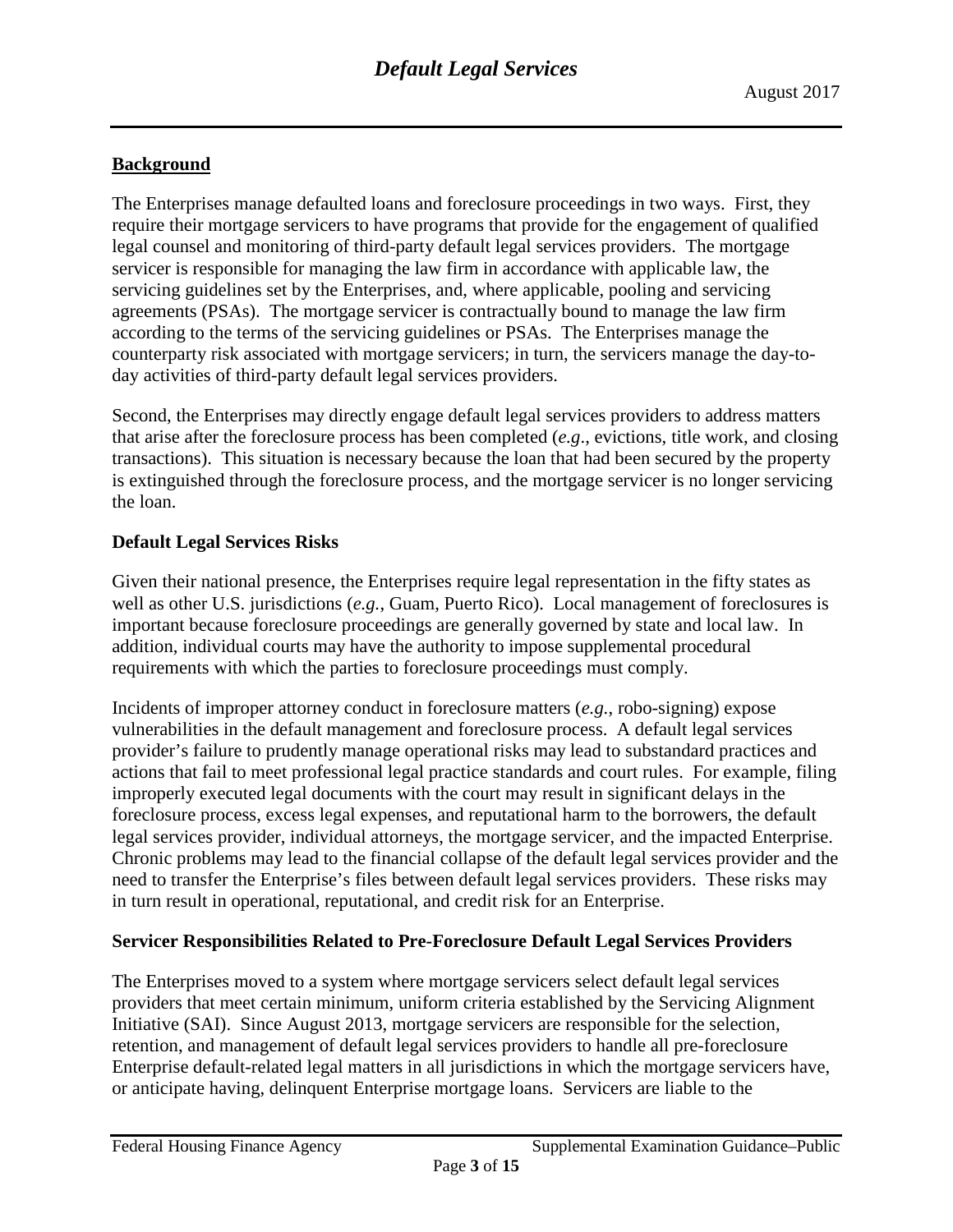Enterprises for any delays or losses resulting from default legal services provider deficiencies. Servicers must also reimburse the Enterprises for any losses suffered because a default legal services provider did not meet its obligations.

The standards for default legal services are set forth in each Enterprise's single-family servicing guide. The following provides a general summary of applicable provisions of the servicing guide.

### <span id="page-3-0"></span>Selection and Retention of a Default Legal Services Provider

The mortgage servicer is responsible for conducting due diligence to determine whether the default legal services provider satisfies the minimum requirements outlined in each Enterprise's servicing guide. These requirements generally relate to licensing and location, staffing and experience, operations, and ethics and professional standards. Once the mortgage servicer determines that the default legal services provider meets the minimum standards, the mortgage servicer refers the default legal services provider to the Enterprise who must issue a nonobjection in order for the default legal services provider to handle default-related legal work for Enterprise-owned loans. In addition to the contract between the mortgage servicer and the default legal services provider, an Enterprise will enter into a limited retention agreement with the default legal services provider that will recognize and reflect a joint attorney-client relationship between the default legal services provider, the Enterprise, and the mortgage servicer. Finally, the mortgage servicer must ensure that the default legal services provider completes an Enterprise's new firm training prior to referring default legal matters to an approved default legal services provider.

# <span id="page-3-1"></span>Default Legal Services Provider Management and Oversight

The mortgage servicer must develop and have in place policies and procedures to monitor the performance of default legal services providers handling Enterprise default legal matters. Specifically, the mortgage servicer must have policies and procedures reasonably designed to ensure that default legal services providers handling Enterprise matters are in compliance with the limited retention agreement; the applicable provisions of the servicing guide, including the minimum requirements; and applicable federal, state, and local law. In addition, the mortgage servicer is responsible for ongoing training of default legal services providers and providing an Enterprise with reports related to default legal services provider performance as detailed in the servicing guides.

# <span id="page-3-2"></span>Escalation of Issues and Suspension or Termination

The servicing guides provide guidelines on the escalation of issues, as well as the suspension or termination of the default legal services provider or transfer of legal matters to another default legal services provider. When a mortgage servicer becomes aware of issues that might warrant a suspension of the default legal services provider, transfer of matters to another default legal services provider, or termination of the default legal services provider, the servicing guides set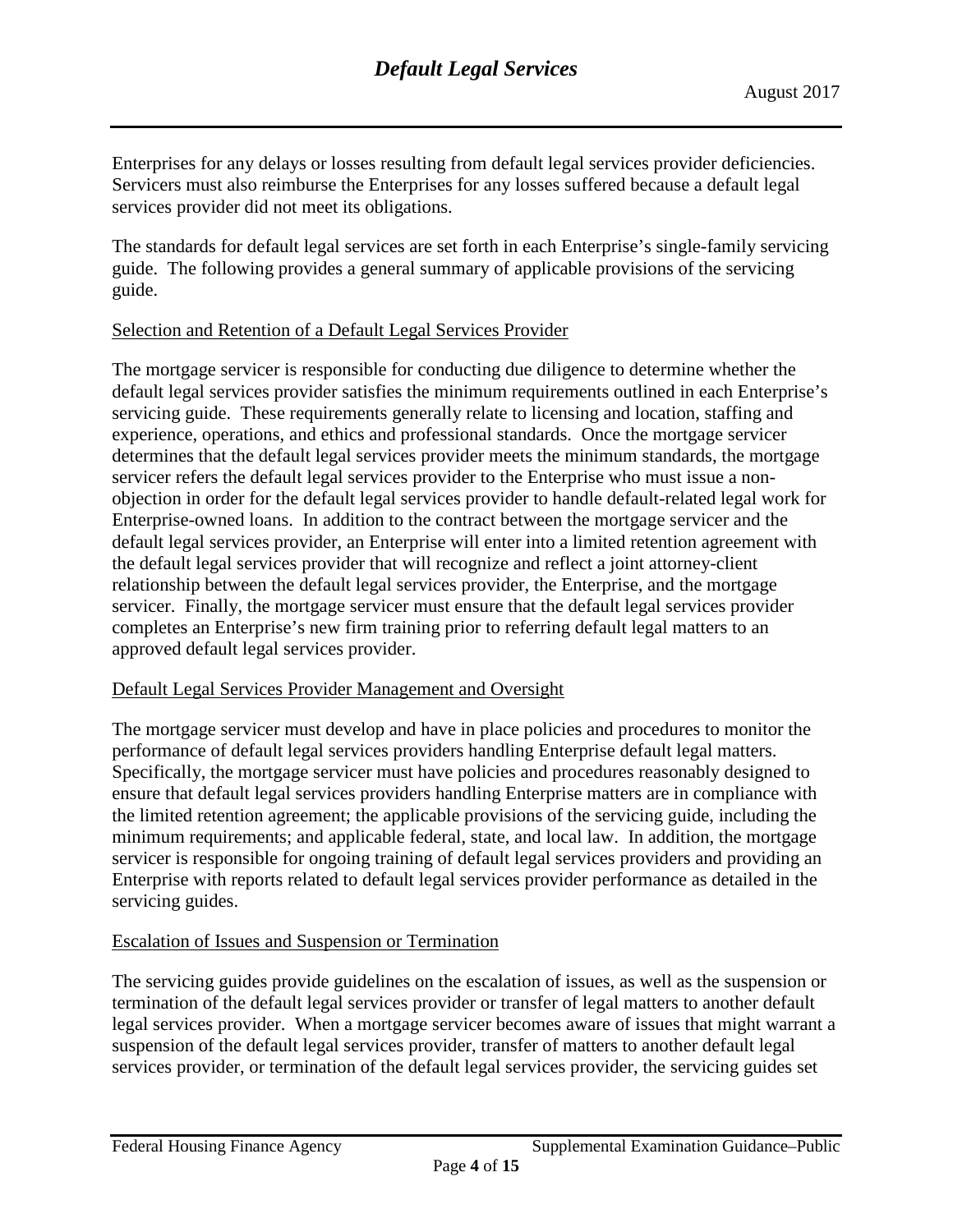forth policy for notifying the Enterprise; conducting due diligence; and implementing the suspension, termination, or matters transfer.

### <span id="page-4-0"></span>**Risk Management**

In order to manage the counterparty risk associated with mortgage servicers and directly contracted default legal services providers, the Enterprises should have the ability to identify, measure, monitor, and control the risks involved. In addition, the Enterprises should document these elements of risk management. The Enterprises have contractual agreements with default legal services providers that provide the Enterprises with important rights and remedies in the event of a failure to perform in accordance with the terms of the agreement. The Enterprises should have a well-designed and executed risk management framework that enables them to identify indicators that a third party is failing to perform at an adequate level, and to take action to protect its interests when appropriate.

### <span id="page-4-1"></span>Single-Family Seller/Servicer Risk Management

Default legal services providers engaged by a servicer are included as part of the Enterprise's oversight of single-family seller/servicers. As discussed in the *Managing Seller-Servicer Relationships* module and FHFA's Advisory Bulletin 2014-07 *Oversight of Single-Family Seller/Service Relationships*, each Enterprise is expected to have a risk management framework for the oversight of its single-family seller/servicers. As part of that framework, an Enterprise should evaluate the mortgage servicer's management and oversight of third-party service providers, including default legal services providers, as part of the selection of the mortgage servicer as well as through ongoing monitoring procedures. The Enterprise's risk management framework should require an evaluation of the effectiveness of a mortgage servicer's policies and procedures for the management and oversight of its default legal services providers and the mortgage servicer's compliance with servicing guide requirements related to default legal services providers.

#### <span id="page-4-2"></span>Directly-Contracted Default Legal Services Provider Risk Management

Default legal services providers engaged directly by an Enterprise are included in the Enterprise's third-party risk management program. The *Third-party Relationship Management* module discusses guidelines for conducting due diligence reviews on third parties, negotiating contracts with third parties, and performing ongoing monitoring of third-party relationships. The Enterprise should have policies and procedures regarding eligibility standards, contract requirements, performance measures, oversight and monitoring procedures, reporting, and termination and suspension specific to default legal services providers engaged directly by an Enterprise. The Enterprise should also have processes to make a reasonable assessment of whether its default legal services providers comply with applicable federal, state, and local law See the *Third-party Relationship Management* module for further information.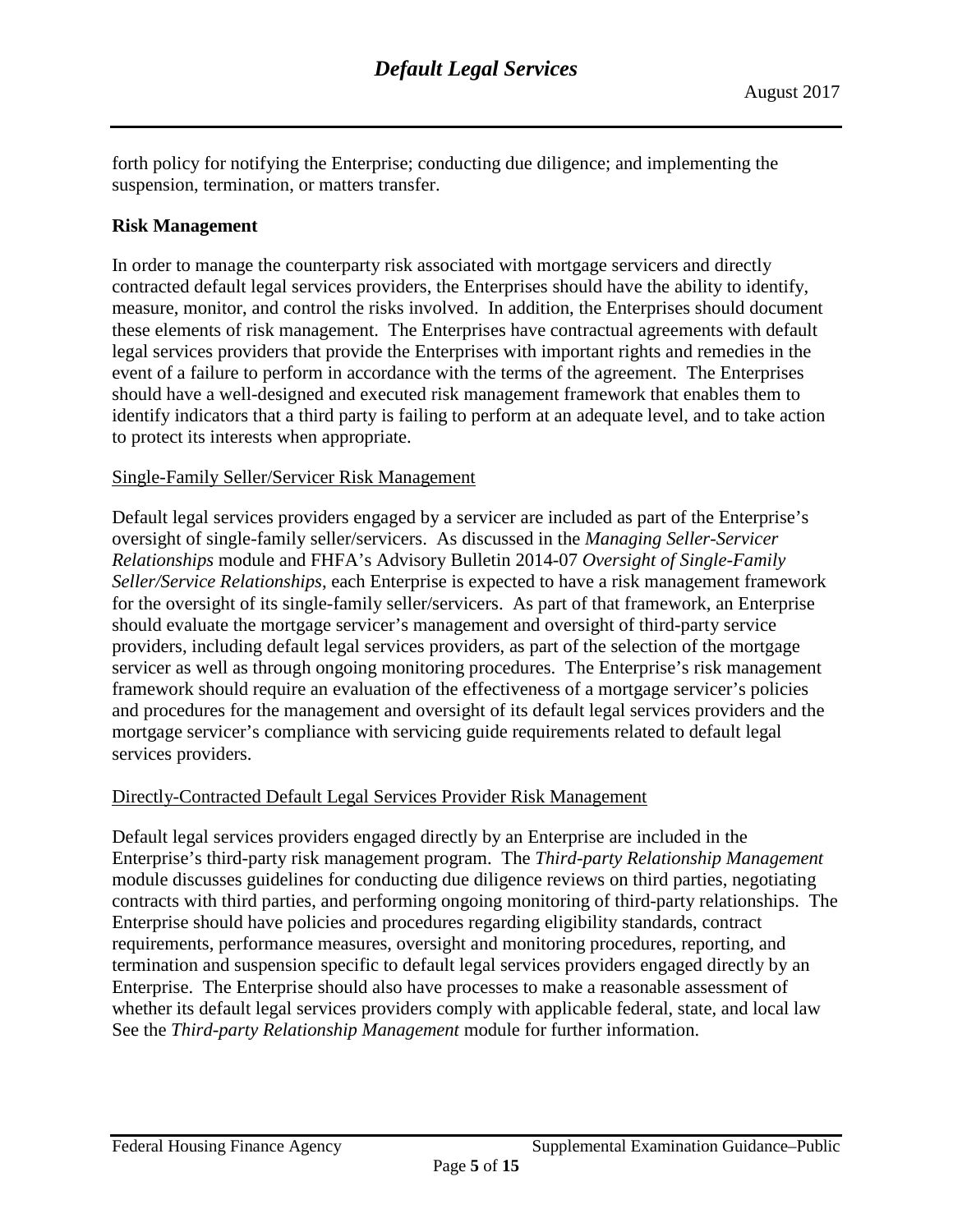# <span id="page-5-0"></span>**Regulatory Environment**

The primary laws, regulations, and references of FHFA pertaining to default legal services are listed below. Other resources that may be helpful to examiners are also listed. While not identified here, certain consumer protection laws and regulations direct the requirements and actions of default legal services providers.

### <span id="page-5-1"></span>**Rules and Regulations Relevant to Default Legal Services:**

- FHFA, Suspended Counterparty Program (12 CFR Part 1227)
- FHFA, Prudential Management and Operations Standards, Standard 8: Overall Risk Management Processes (Appendix to 12 CFR Part 1236)

### <span id="page-5-2"></span>**FHFA Examination Resources Relevant to Default Legal Services:**

- AB 2017-01: Classifications of Adverse Examination Findings (3/14/2017)
- AB 2014-07: Oversight of Single-Family Seller/Servicer Relationships (12/1/2014)
- AB-2014-02: Operational Risk Management (2/18/2014)
- AB-2012-03: FHFA Examination Rating System (12/19/2012)

### <span id="page-5-3"></span>**Non-FHFA Examination Resources Relevant to Default Legal Services:**

- Fannie Mae's Single Family Servicing Guide, as may be amended. Available at [https://www.fanniemae.com/content/guide/servicing/index.html.](https://www.fanniemae.com/content/guide/servicing/index.html)
- Freddie Mac's Single-Family Seller/Servicer Guide, as may be amended. Available at [http://www.freddiemac.com/singlefamily/guide/.](http://www.freddiemac.com/singlefamily/guide/)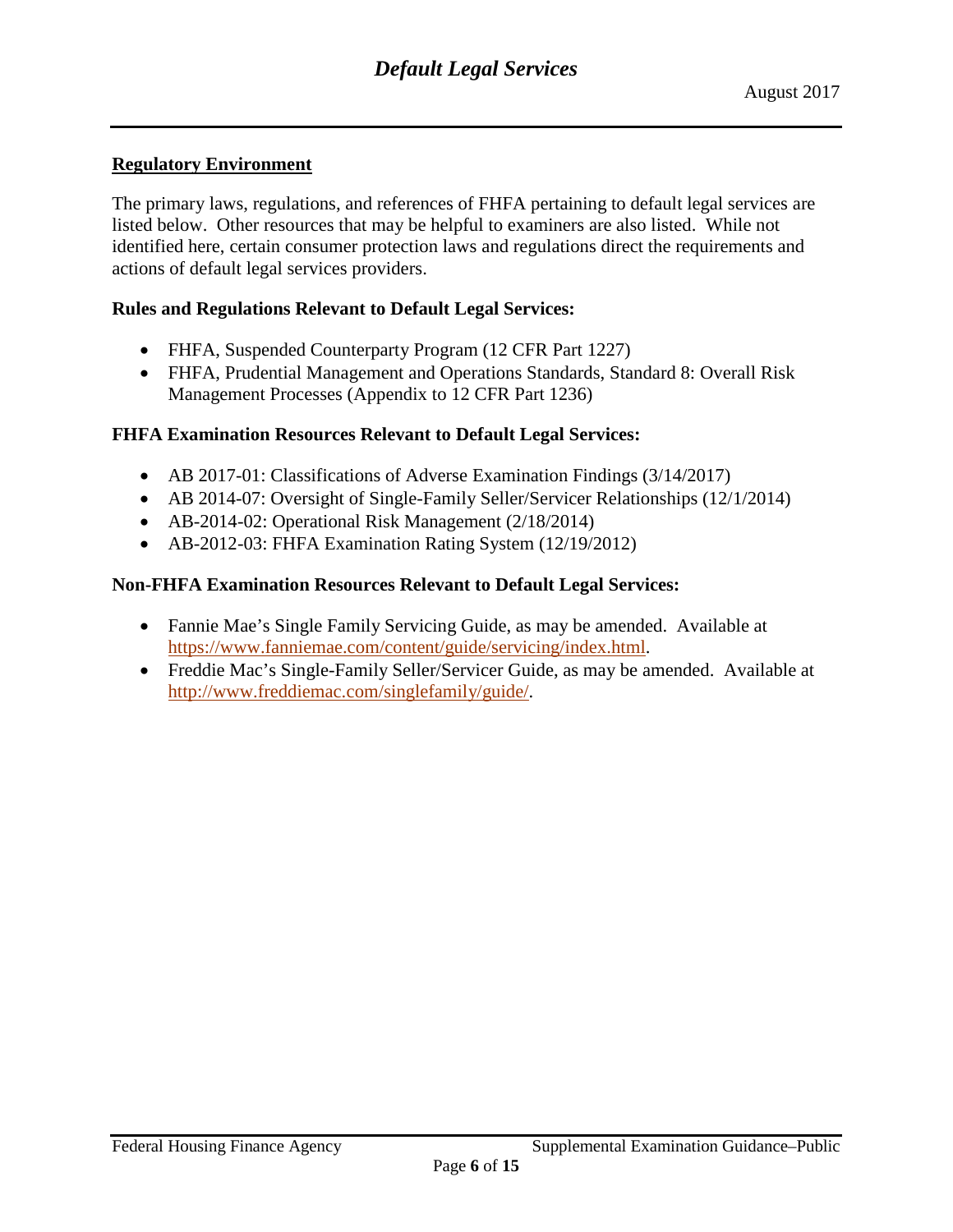### <span id="page-6-0"></span>**Examination Workprogram**

The workprogram for the examination of *Default Legal Services* is detailed below. Examiners are expected to develop procedures that satisfy the specific objectives of the examination activity. The procedures should support the examination workprogram and, when executed, provide sufficient evidence to support a conclusion regarding the objective. Examiners should not exclusively rely upon representations made by management or work performed by other internal or external parties to support conclusions regarding an examination objective.

Examination procedures should include testing designed to confirm that policies, processes, controls, or models operate as intended. This may be achieved through transaction testing or other testing methods. In limited circumstances, examiners may determine that testing cannot be reasonably conducted. Examples of such circumstances include cases where there is insufficient data, a program or product is too new to test, or when testing cannot be scaled to a manageable level. In these instances, examiners are expected to document in the examination procedures, with the examination manager's approval, the rationale for not conducting testing.

An examiner may leverage testing performed by internal and external parties, such as internal or external audit functions, if (i) the testing used to support the examiner's conclusions is clearly applicable in the scope of the examination activity, and (ii) the examiner has assessed the methodology and results of any testing that is used to support the examiner's conclusions.

**NOTE:** *Text in italics referenced in a workstep represents illustrative guidance that serves as suggestions for specific inquiry.*

- **1. Scope of Examination Work Performed**
- 1) Review workpapers from the most recent examination when the scope included a review of default legal services.
- 2) Assess the status or review the remediation progress based on management's commitments of any outstanding examination findings (*e.g.*, Matters Requiring Attention, Violations, or Recommendations) pertaining to default legal services.
- 3) Review internal audit or quality assurance reports for outstanding issues relating to default legal services.
- 4) Review for and address any applicable portions of FHFA-issued Advisory Bulletins or other examination guidance (Supervisory Directives or Examiner Practices Bulletins).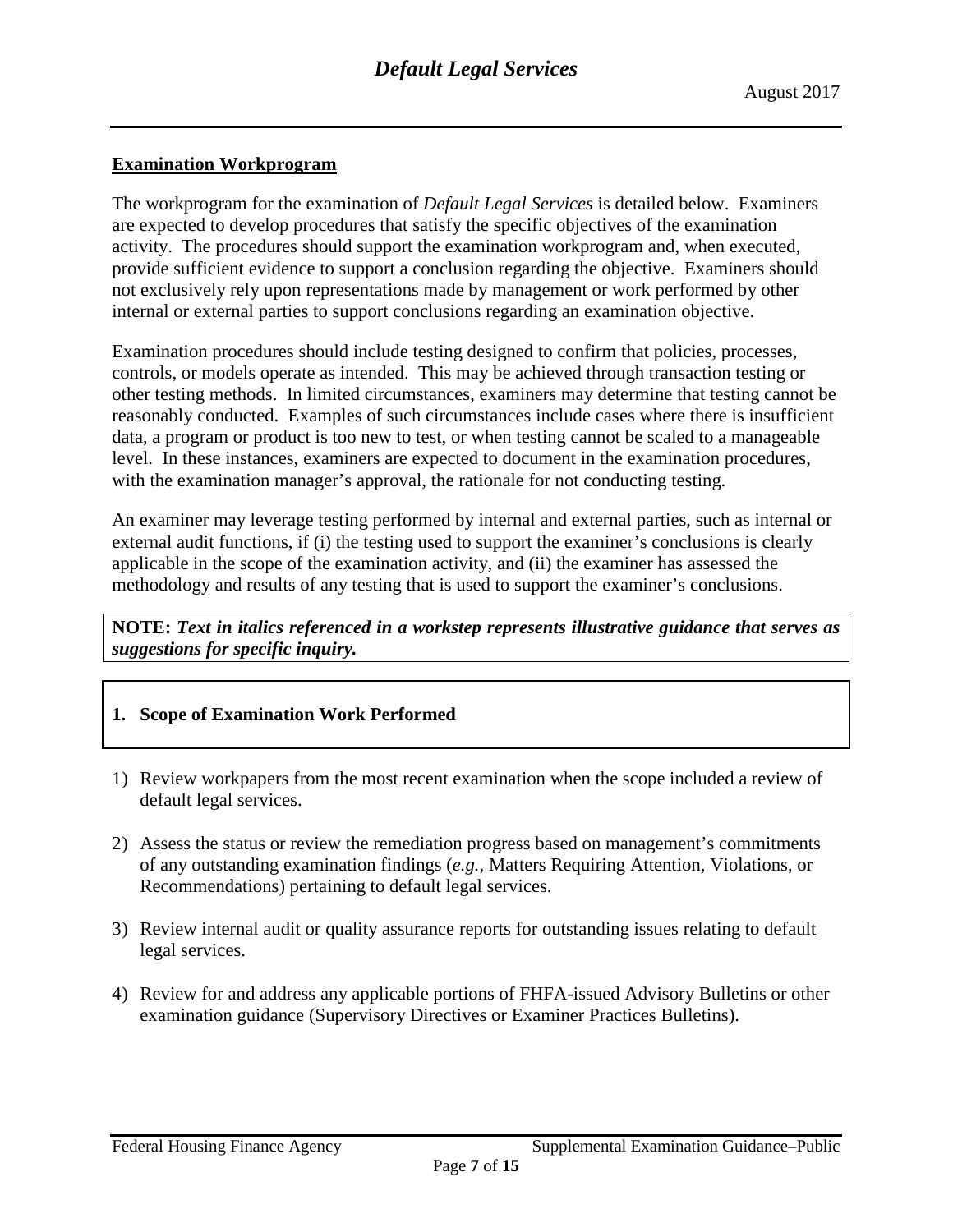- 5) Access the DOC Status Tracking and Reporting (DOC STAR) system to determine whether decisions (*e.g*., Directives, Orders) by the Conservator impact the scope of examination work.
- 6) Review meeting minutes of the board of directors and relevant board and management committees for any issues related to an Enterprise's or mortgage servicer's oversight and management of default legal services providers.
- 7) Review publicly available information regarding default legal services providers.
- 8) Evaluate any significant changes in policy that have been implemented since the last examination or are being considered that may affect an Enterprise's risk profile related to an Enterprise's or a mortgage servicer's oversight of default legal services providers.
- 9) Review internal management reports, watch lists, internal risk ratings and classification analyses, scorecards, and operational incidents that address an Enterprise's or mortgage servicer's oversight and management of default legal services providers.
- 10)Review complaints against authorized default legal services providers and pending litigation (if any).
- 11)Review external audit reports and any external consultant reports relating to default legal services providers to determine trends and emerging exposures.
- 12)Review instances where one Enterprise permits a servicer-selected default legal services provider and the other Enterprise does not.
- 13)Review Enterprise notifications to FHFA of rejection and termination of servicer-selected default legal services providers.

Summarize the work performed in the *Default Legal Services* workprogram. To the extent there were modifications to the originally planned scope based on concerns identified during the examination, document those changes and the reasons for such changes.

# **2. Description of Risks**

Examiners should develop an understanding of existing default legal services risks at the Enterprise. This information may be obtained through a review of current and historic Enterprise risk assessments or other risk-related reports.

1) Assess whether the Enterprise is exposed to risk either through a mortgage servicer's use of default legal services providers or when the Enterprise directly engages default legal services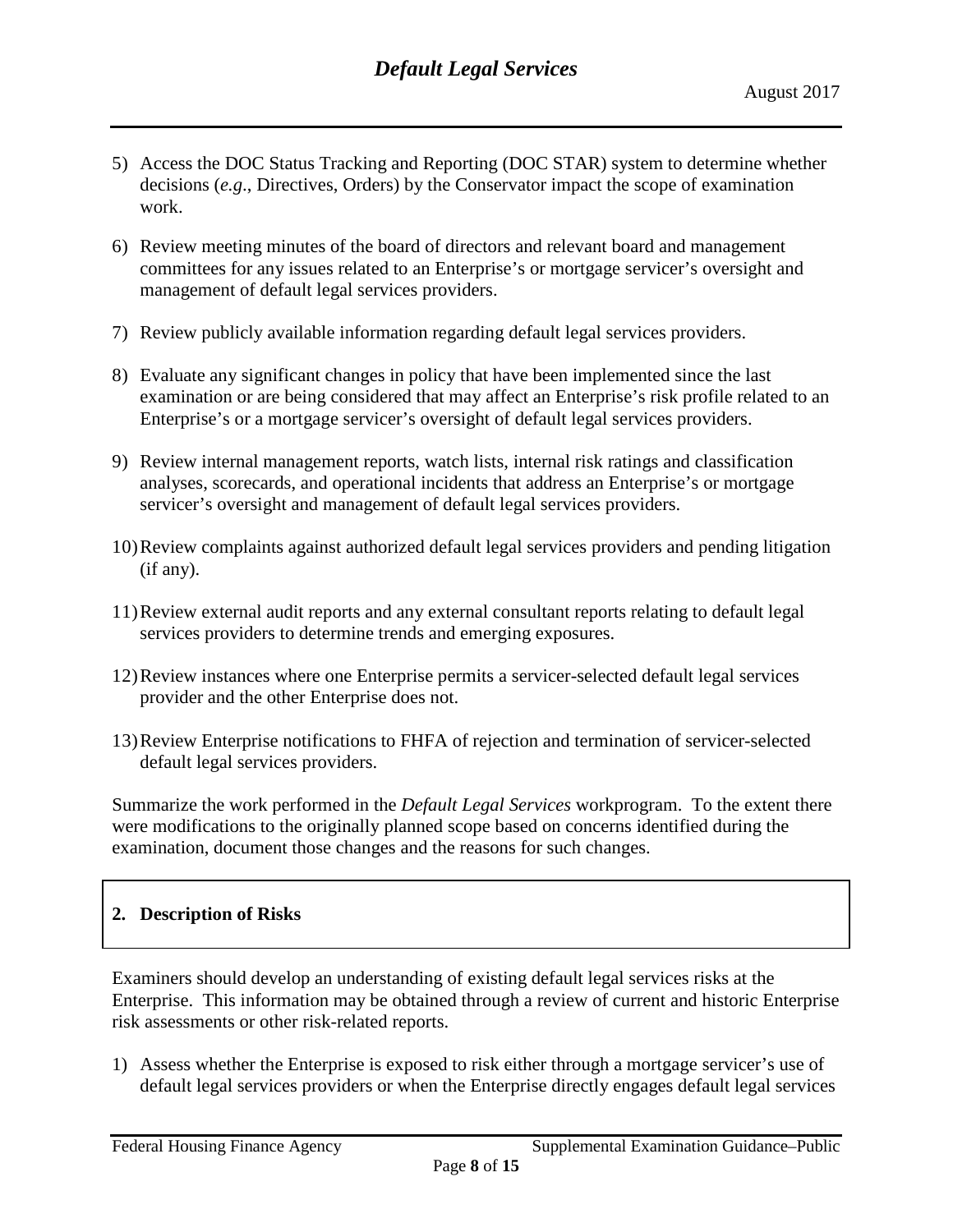providers.

- 2) Assess whether the Enterprise has an effective process to select, monitor, and resolve problems related to default legal services providers directly engaged by the Enterprise.
- 3) Assess whether the Enterprise has an effective process to oversee, monitor, and address weaknesses in a mortgage servicer's engagement of default legal services providers.
- 4) Consider the adequacy of the board of directors' and management's level and quality of support, in their respective roles, of the Enterprise's overall management of third-party risks.
- 5) Assess whether the Enterprise has processes to monitor publicly available information for adverse events involving an approved default legal services provider. Assess to what extent the Enterprise incorporates this information into its ongoing monitoring activities.
- 6) Assess the adequacy of the Enterprise's contingency plans associated with default legal services providers.

# **3. Risk Management**

# *Risk Identification Process*

- 1) Based on work steps performed under **Description of Risks**, consider the adequacy of the Enterprise's risk identification process with respect to default legal services and impacted business activities. *(Has the Enterprise appropriately identified significant areas of potential risk resulting from the related processes? Is risk exposure managed and monitored on an ongoing basis?)*
- 2) Determine if the Enterprise has appropriately identified, monitored, and managed the risk issues related to default legal services.

# *Organizational Structure*

- 1) Identify key personnel and their primary responsibilities and technical expertise to determine if resources are effectively deployed to manage risks related to default legal services. (*Does management possess the experience and required skills for their particular position?*)
- 2) As appropriate, evaluate the segregation of duties and cross-training of personnel to determine if resources are sufficient to manage default legal services risk. *(Does staff have appropriate training and experience to carry out their responsibilities within the Enterprise?)*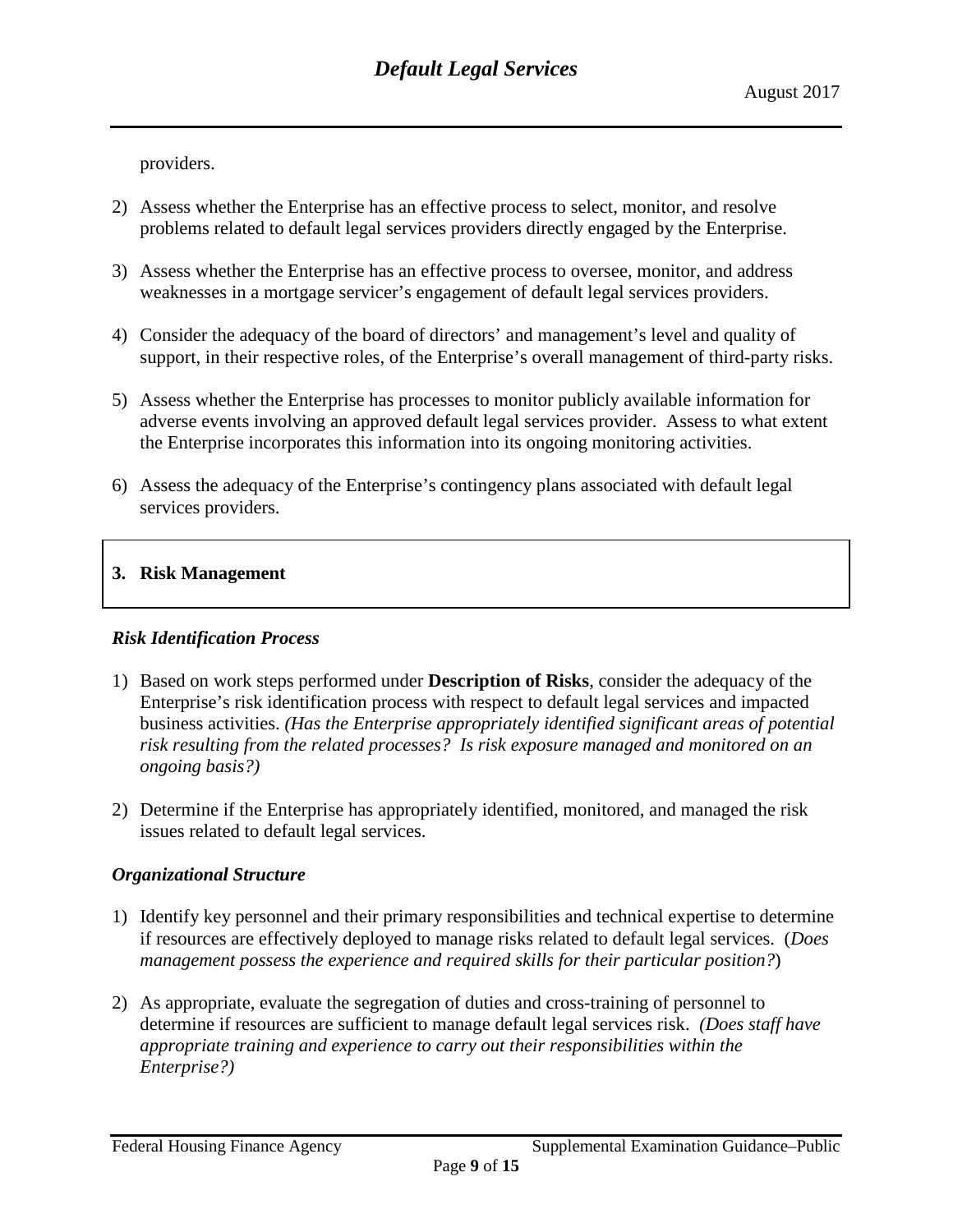3) Evaluate coordination among departments that cover such risk and determine whether procedures are coordinated in an efficient and effective manner.

# *Policy and Procedure Development*

- 1) Evaluate the Enterprise's policies, procedures, and practices for reviewing mortgage servicer compliance with servicing guide requirements and rules and regulations pertaining to default legal services. *(Have there been instances where these policies or processes have not been applied consistently? Have Enterprise personnel identified such instances? Have they taken appropriate corrective action? If inconsistent application of policies and processes did occur, did the Enterprise identify and document an appropriate reason for the inconsistency?)*
- 2) Evaluate the Enterprise's policies, procedures, and practices for addressing non-compliance and weaknesses identified through monitoring of mortgage servicer performance measures, default legal services provider performance measures, results of reviews of mortgage servicer compliance with servicing guide requirements, compliance audits, or other sources of information.
- 3) Evaluate the Enterprise's policies, procedures, and practices for overseeing and managing default legal services providers directly engaged by the Enterprise through all stages of the relationship's life cycle. *(Have there been instances where these policies or processes have not been applied consistently? Have Enterprise personnel identified such instances? Have they taken appropriate corrective action? If inconsistent application of policies and processes did occur, did the Enterprise identify and document an appropriate reason for the inconsistency?)*
- 4) Evaluate the Enterprise's policies, procedures, and practices for determining whether default legal services providers directly engaged by the Enterprise comply with applicable rules and regulations.
- 5) Determine if the Enterprise has procedures to conduct adequate due diligence and ongoing monitoring to verify whether a default legal services provider it has directly engaged has publicly known outstanding regulatory or legal issues.

# *Risk Metrics*

- 1) Evaluate any risk metrics established related to default legal services providers' performance (*i.e.*, achievement of milestones, adherence to timelines, delays, successful completion of default legal matters). (*Do the metrics consider significant aspects of potential risk to the Enterprise? Are the metrics appropriately updated?*)
- 2) Determine if risk metrics are consistent with sound risk management practices.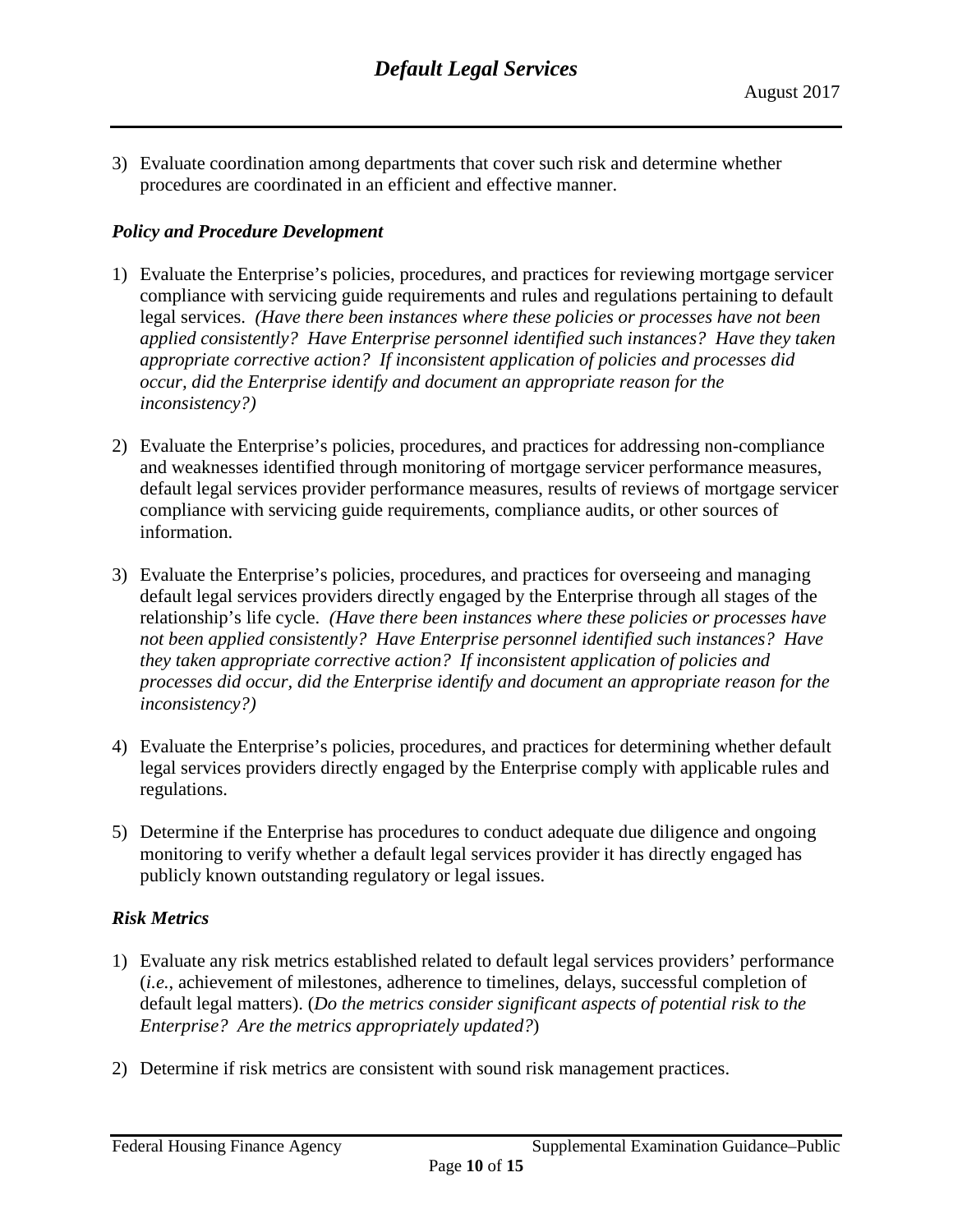# *Reporting*

- 1) Determine if reporting is comprehensive and supports appropriate monitoring of risks resulting from third parties providing default legal services.
- 2) Evaluate the adequacy of regularly produced management reports for inclusion of weaknesses or concerns related to default legal services providers, if appropriate. (*Are instances of non-compliance with servicing guide requirements tracked? Are issues that may result in reputational risk reported?*)

# *Internal/External Audit*

- 1) For internal audits completed in the default legal services area since the previous examination, consult with the Office of the Chief Accountant (OCA) regarding any findings about the adequacy of the scope and testing performed by internal audit.
- 2) If there are no prior findings, select internal audits related to default legal services and determine whether or not the scope of the audit work was adequate and assess the adequacy of workpapers to support findings. (*Does the scope include an assessment of internal policies and procedures? Does the scope include testing compliance with policies? Does the scope include an evaluation of internal controls and testing of operational processes? Do the workpapers include a clear trail to conclusions? Do the workpapers identify areas for further review?*)
- 3) Coordinate with OCA to determine whether or not external audit performed work for default legal services risk management and whether or not OCA performed an evaluation of the adequacy of the scope and testing completed by external audit.

# *Information Technology*

- 1) Identify and assess the automated and manual systems and applicable controls for supporting management of default legal services. (*Are authorities and responsibilities clearly defined? Are delegations current? Do information systems provide the information needed to make informed and timely decisions? Are authorized change processes followed as data is acquired from sub-systems?*)
- 2) Determine if the Enterprise has processes to backup and restore automated and manual systems supporting management of default legal services.
- 3) Determine if the Enterprise has developed a quality assurance framework for systems used by servicers and default legal services providers to submit data relating to default legal services activities. (*Have appropriate steps been taken to address concerns identified by management?*)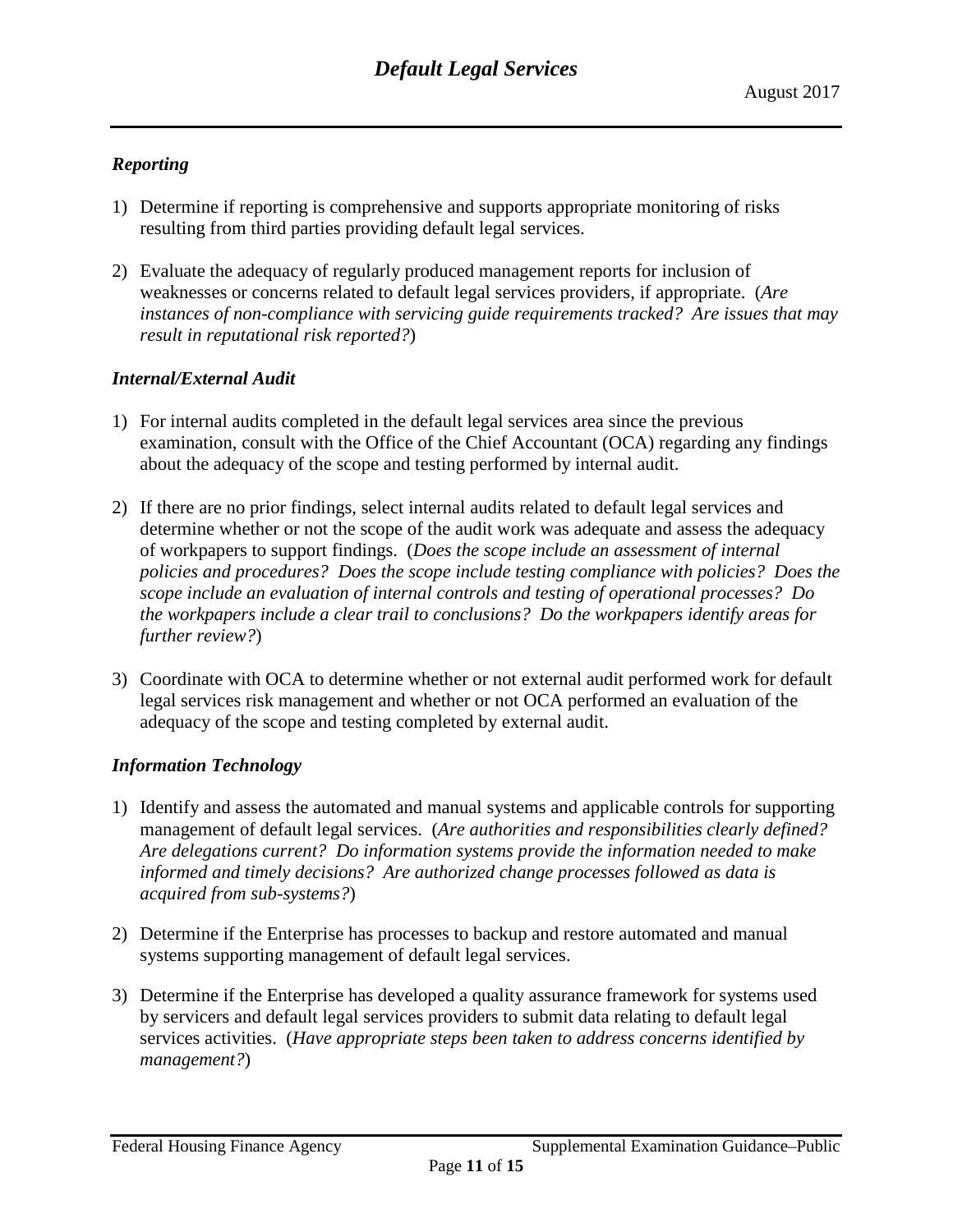# *Compliance*

- 1) Evaluate if the Enterprise has appropriately complied with pertinent regulations and adhered to regulatory guidance. *(With regard to Standard 8: Overall Risk Management Processes and Standard 9: Management of Credit and Counterparty Risk Management of 12 CFR Part 1236 Prudential Management and Operations Standards (PMOS), has the board and management appropriately identified risks associated with the managing of third parties by providing the Enterprise's counterparties with policies and standards? Has the Enterprise's board and management taken action to mitigate the risks? What was the underlying cause for any violation or non-adherence? Has the Enterprise strengthened internal controls to prevent recurrence?)*
- 2) Determine whether the efforts of the board, or a board committee, and management are appropriate to confirm adherence to policies and procedures related to the Enterprise's default legal services-related processes. *(Have the board and management taken appropriate steps to address instances of non-adherence?)*
- 3) Determine whether the Enterprise's oversight of mortgage servicer's efforts to determine compliance with default and foreclosure-related regulations are appropriate.
- 4) Determine compliance with Conservatorship decisions related to default legal services.

# **4. Testing**

# **Servicers Engagement of Pre-Foreclosure Default Legal Services Providers**

- 1) Evaluate a sample of Enterprise reviews of a mortgage servicer's oversight and monitoring of pre-foreclosure default legal services providers. Consider the following:
	- a) Determine if the Enterprise reviews the mortgage servicer's policies and procedures required by the servicing guide.
	- b) Determine if the Enterprise is confirming that the mortgage servicer is appropriately evaluating a default legal services provider's eligibility and adherence to servicing guide minimum requirements.
	- c) Determine whether the Enterprise is confirming that the mortgage servicer is complying with servicing guide requirements pertaining to providing training to the default legal services provider.
	- d) Determine whether the Enterprise is confirming that the mortgage servicer is complying with servicing guide requirements that pertain to initiating an investigation and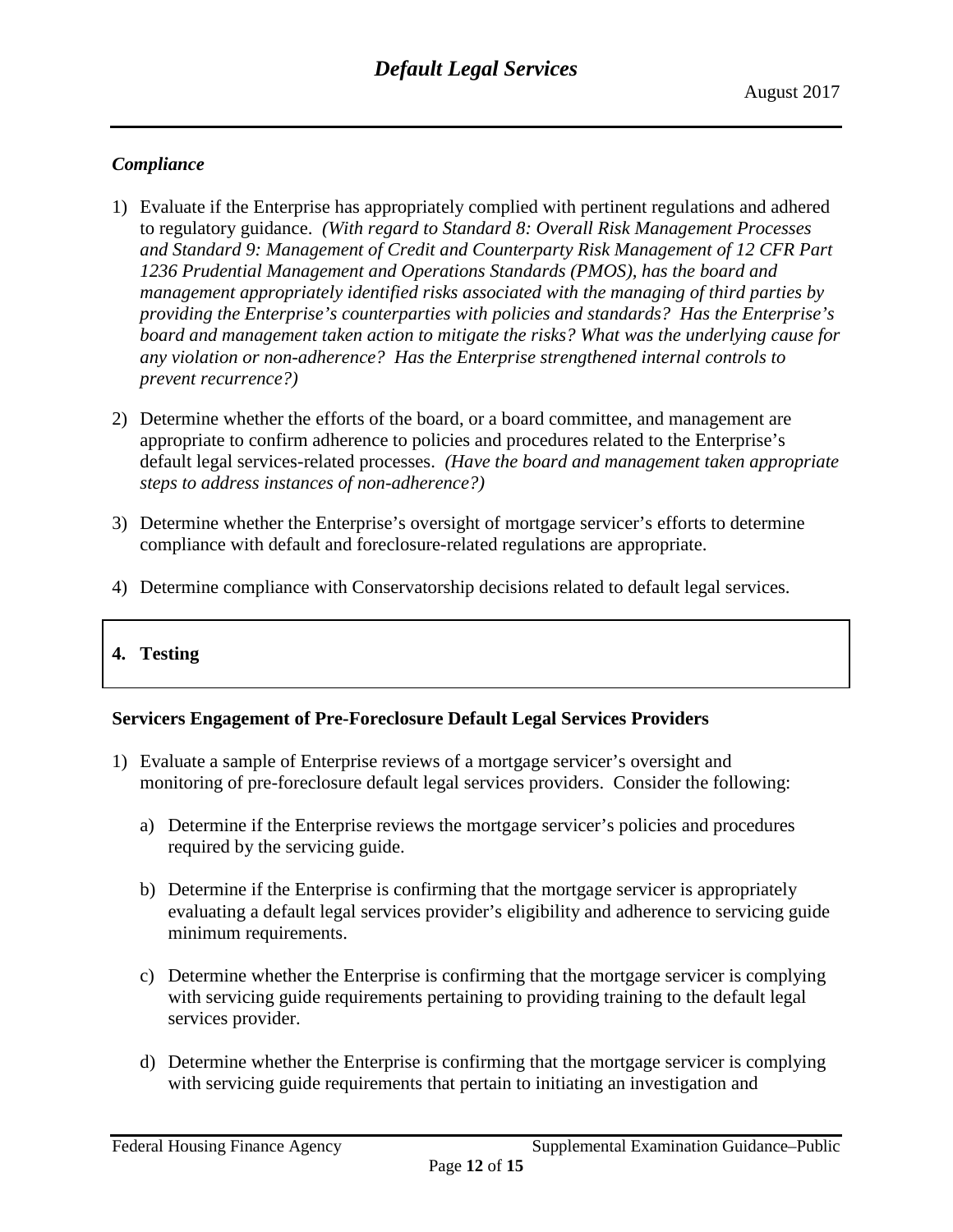suspending and/or terminating a default legal services provider, suspending a default legal services provider's active cases or referrals, or transferring a default legal services provider's files.

- e) Determine whether the Enterprise is confirming that the mortgage servicer is adhering to servicing guide requirements pertaining to reporting.
- f) Determine whether the Enterprise is confirming that the mortgage servicer is adequately evaluating default legal services provider s' financial condition, performance, and compliance with the limited retention agreement, applicable provisions of the servicing guide, and applicable law.
- 2) Determine whether the Enterprise is confirming that the mortgage servicer adequately evaluates a pre-foreclosure default legal services provider's compliance with applicable law, regulation, and professional practice in the following areas:
	- a) Document execution;
	- b) Document notarization;
	- c) Lost note affidavits;
	- d) Whistleblower mechanisms; and
	- e) Foreclosure documentation.
- 3) Determine whether the Enterprise is confirming that the mortgage servicer is evaluating whether a pre-foreclosure default legal services provider accepts matters that pose a conflict of interest that may be adverse to the Enterprise and to financial institutions.
- 4) Review a sample of contract agreements between the Enterprise and the default legal services provider to determine if they consider the following topics:
	- 1) *Scope of the arrangement;*
	- 2) *Performance measures or benchmarks;*
	- 3) *Responsibilities for providing and receiving information;*
	- 4) *Cost and compensation;*
	- 5) *Confidentiality and security;*
	- 6) *Default and termination; and*
	- 7) *Customer complaints.*
- 5) Select a sample of recently terminated pre-foreclosure default legal services providers and determine why the mortgage servicer terminated the relationship and whether the cause for the termination was appropriate, documented, and consistent with the policies and procedures of the Enterprise.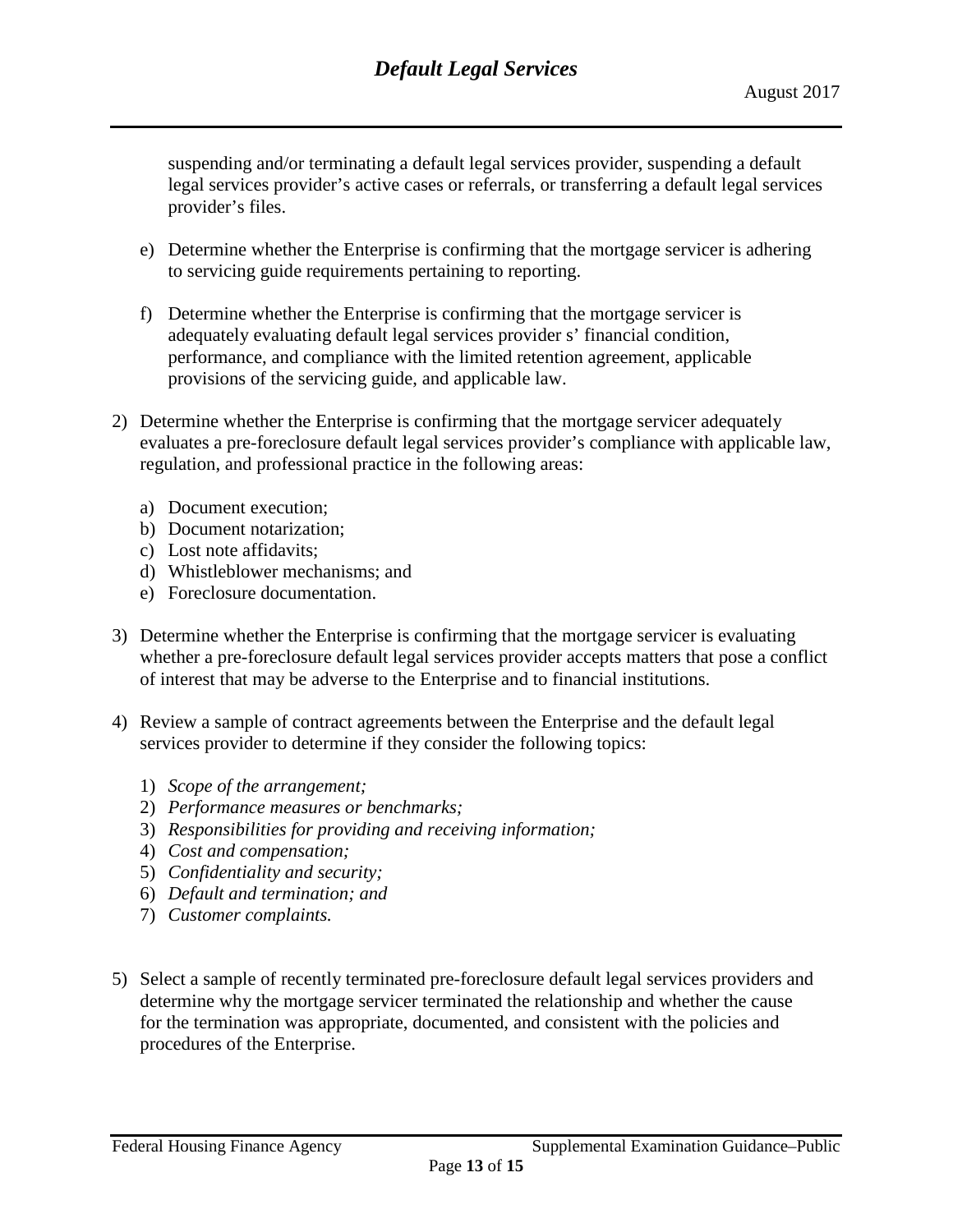- 6) Review reports from mortgage servicers that provide performance measures (*i.e.*, achievement of milestones, adherence to timelines, delays, successful completion of default legal matters) for pre-foreclosure default legal services providers for Enterprise loans and identify indications that reflect substandard default legal services provider performance.
- 7) Review documentation of instances in which the Enterprise objected to the engagement of a pre-foreclosure default legal services provider the mortgage servicer certified as qualified under the Enterprise's eligibility criteria.

### **Enterprise Engagement of Post-Foreclosure Default Legal Services Providers**

- 1) Select a sample of Enterprise reviews of default legal services providers providing legal services in conjunction with the management of REO. Determine whether the reviews adequately evaluate the default legal services provider's financial condition, quality of service, risk management practices and applicable controls, and compliance with Enterprise requirements.
- 2) Determine how default legal services providers are evaluated in the Enterprise's third-party risk management framework.

# **General Oversight of Default Legal Services Providers**

1) Review the results of the last internal audit, examination, or consultant review conducted on the Enterprise's policies and procedures for oversight of default legal services providers. *(Are there significant findings that need to be addressed? If so, how has management responded? If only certain categories of third parties were reviewed [e.g., foreclosure attorneys], were reviews performed or planned to provide adequate coverage over the most critical/significant default legal services provider reliance? If not, how does the Enterprise understand and mitigate the risk of the critical/significant default legal services provider reliance?)*

# **5. Conclusions**

1) Summarize conclusions for all examination work performed, including work performed by other FHFA staff as it relates to the Enterprise's management of default legal services. Develop a memorandum describing the risks to the Enterprise resulting from the risks related to default legal services and the Enterprise's management of those risks. The memorandum should describe the basis of conclusions reached and summarize the analysis completed. Within the memorandum, discuss the types of risk the Enterprise is exposed to (*e.g*., market, credit, operational); the level of risk exposure; the direction of risk (stable, decreasing, increasing); and the quality of risk management practices (strong, adequate, weak). A